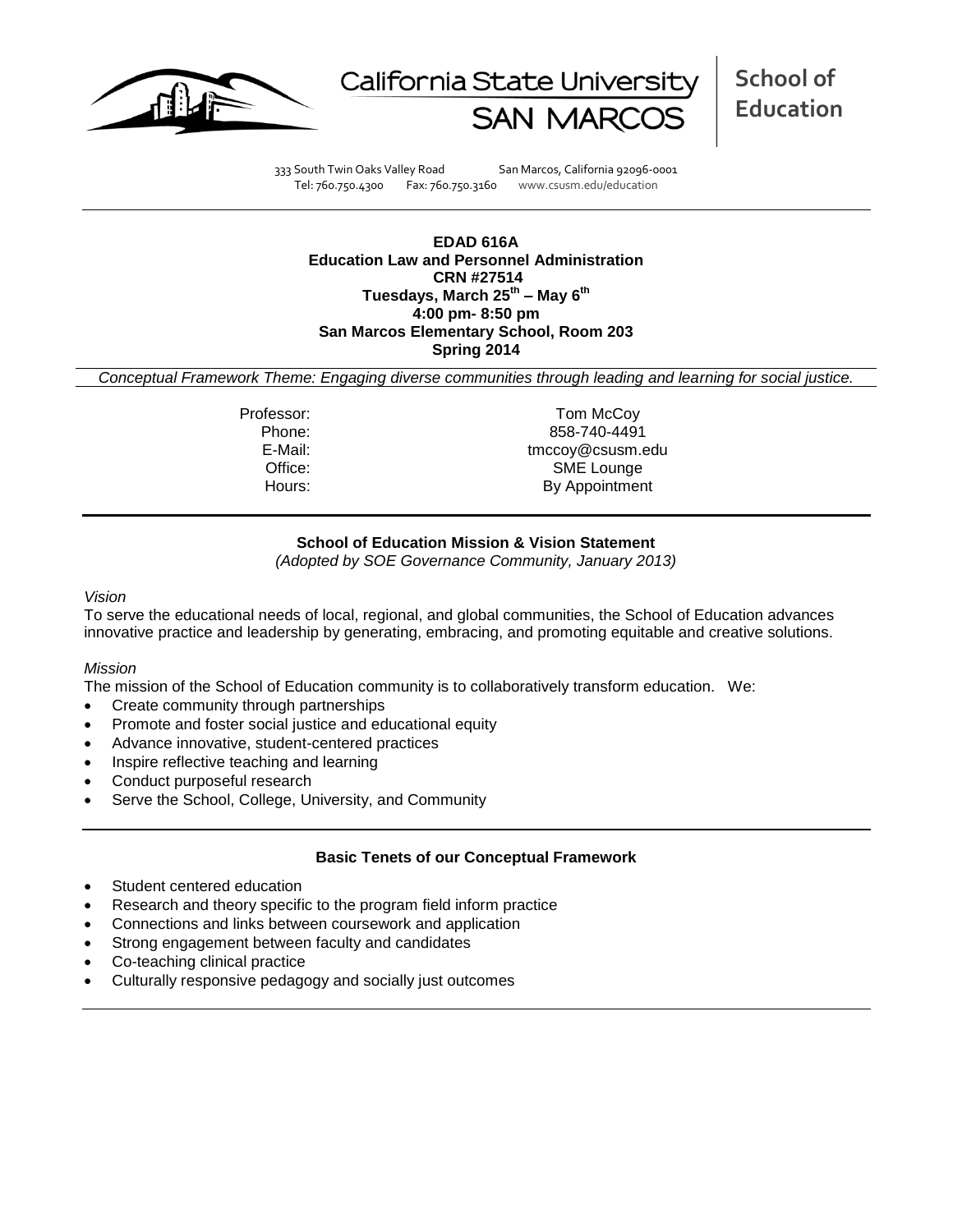# **COURSE DESCRIPTION**

Candidates learn the basic principles of parent, student, and employee due process, personnel practices relative to hiring, evaluation, and discipline of employees, content of collective bargaining agreements, and principles of supervision. *May not be taken for credit by students who have received credit for EDAD 634A. Enrollment restricted to students who have obtained consent of instructor.*

McCoy: Candidates learn basic elements of school finance and responsibilities of administrators for allocating financial and other resources in an equitable manner. Candidates will have the opportunity to discuss budgeting principles that are based on the distribution of resources in support of all students' learning.

### **Course Prerequisites**

Consent of the Program Coordinator

#### **Goals**

This course will assist the candidate to:

- Know and understand how various federal and state laws impact school and district policies as they relate to employee relations, student conduct, and student and parent rights.
- Research specific local issues and policies that are aligned with federal and state laws.
- Examine the personnel management process as a method of meeting legal standards within a diverse organization.

#### **Course Objectives**

In this course candidates will:

- 1. Introduction to school law and district governance
- 2. Retention, progressive discipline, and dismissal of employees
- 3. FRISK documentation techniques
- 4. Student discipline and safety
- 5. Special education law
- 6. Harassment, discrimination, freedom of speech law and cases
- 7. Religion in the schools
- 8. Liability and litigation

### **Required Texts**

Andelson, J. D. (2001). *FRISK documentation model: Practical Guidelines for Evaluators in Documenting Unsatisfactory*

*Employee Performance.* Cerritos, CA: Atkinson, Andelson, Loya, Rudd & Romo.

To purchase book call: (562) 653-3200, or borrow the book from your site administrator.

- Essex, Nathan L. (2011). *A Teacher's Pocket Guide to School Law, 2nd edition*. Upper Saddle River, NY: Pearson Education, Inc. ISBN: 0-205-45215-9
- Schimmel, D., Eckes, S., Militello, M. (2010). *Principals Teaching the Law*. Thousand Oaks, CA: Corwin Press. ISBN: 978-1-4129-7223-9
- Register for FREE up-to-date legal school law news: <http://www.nsba.org/MainMenu/SchoolLaw/LegalClips.aspx>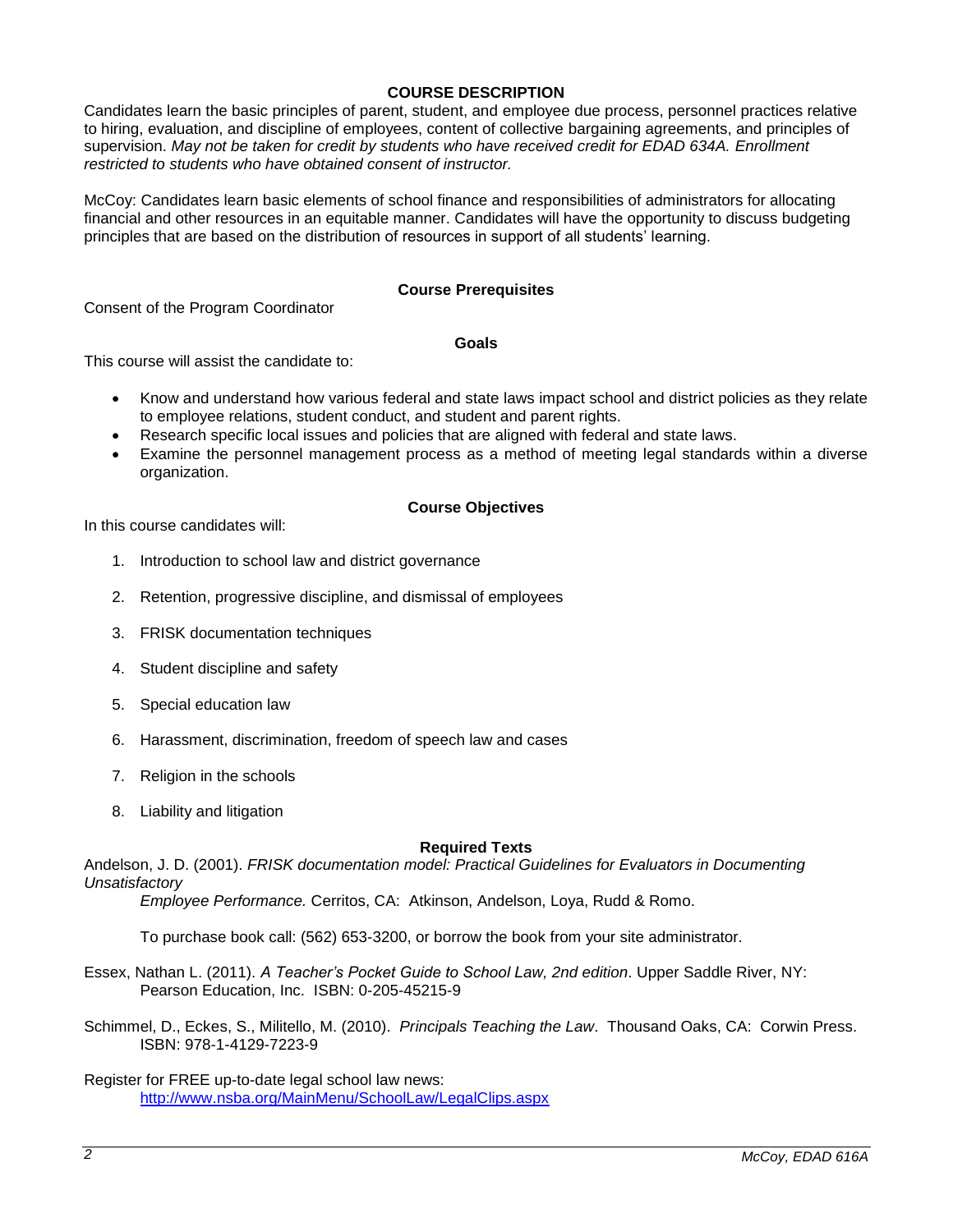# **Authorization to Teach English Learners**

This credential program has been specifically designed to prepare teachers for the diversity of languages often encountered in California public school classrooms. The authorization to teach English learners is met through the infusion of content and experiences within the credential program, as well as additional coursework. Candidates successfully completing this program receive a credential with authorization to teach English learners. *(Approved by CCTC in SB 2042 Program Standards, August 02)*

CTEL candidates will need to upload their graded CTEL signature assignment (with a passing grade or rubric indicating passing grade for assignment) to their **CTEL electronic portfolio** upon completion of this course. CTEL Program Coordinator will then review the candidate's CTEL standards in their electronic portfolio in order to fulfill their certification requirements for the California State Department of Education. For further clarification, please contact Ana Hernandez, CTEL Program Coordinator, at [ahernand@csusm.edu.](https://bl2prd0511.outlook.com/owa/redir.aspx?C=AW7hZ-DBL0G6FPgB8G8Eri3bAwuccNAIwYI81VgsrzvmHC5AEo6nGJNyvZWC7aqWfxtUgiTx_9k.&URL=mailto%3aahernand%40csusm.edu)

# **Leadership Standards**

This course will provide opportunities for participants to develop their leadership knowledge, skills, and depositions following the California Administrators Performance Expectations (CAPE) for:

Category II (Demonstration of Effective Leadership):

- Program Standard 6: Visionary Leadership: actionable and sustainable vision of teaching and learning that is responsive to the changing context of a given school
- Program Standard 7: Instructional Leadership: knowledge of the standards and the ability to monitor teaching and give feedback
- Program Standard 8: School Improvement Leadership: increases his/her capacity to communicate and lead others in continuous improvement
- Program Standard 9: Professional Learning and Growth Leadership: model and facilitate PD, including collaboration
- Program Standard 10: Organizational and Systems Leadership: understand, align, and integrate organizational structures, including resource management
- Program Standard 11: Community Leadership: communicate about the school and share with a broad range of stakeholders

# **GENERAL CONSIDERATIONS**

### **Assessment of Professional Dispositions**

Assessing a candidate's dispositions within a professional preparation program is recognition that teaching and working with learners of all ages requires not only specific content knowledge and pedagogical skills, but positive attitudes about multiple dimensions of the profession. The School of Education has identified six dispositions – social justice and equity, collaboration, critical thinking, professional ethics, reflective teaching and learning, and life-long learning—and developed an assessment rubric. For each dispositional element, there are three levels of performance - *unacceptable*, *initial target*, and *advanced target*. The description and rubric for the three levels of performance offer measurable behaviors and examples.

The assessment is designed to provide candidates with ongoing feedback for their growth in professional dispositions and includes a self-assessment by the candidate. The dispositions and rubric are presented, explained and assessed in one or more designated courses in each program as well as in clinical practice. Based upon assessment feedback candidates will compose a reflection that becomes part of the candidate's Teaching Performance Expectation portfolio. Candidates are expected to meet the level of *initial target* during the program.

### **School of Education Attendance Policy**

Due to the dynamic and interactive nature of courses in the School of Education, all candidates are expected to attend all classes and participate actively. At a minimum, candidates must attend more than 80% of class time, or s/he may not receive a passing grade for the course at the discretion of the instructor. Individual instructors may adopt more stringent attendance requirements. Should the candidate have extenuating circumstances, s/he should contact the instructor as soon as possible. *(Adopted by the COE Governance Community, December, 1997).*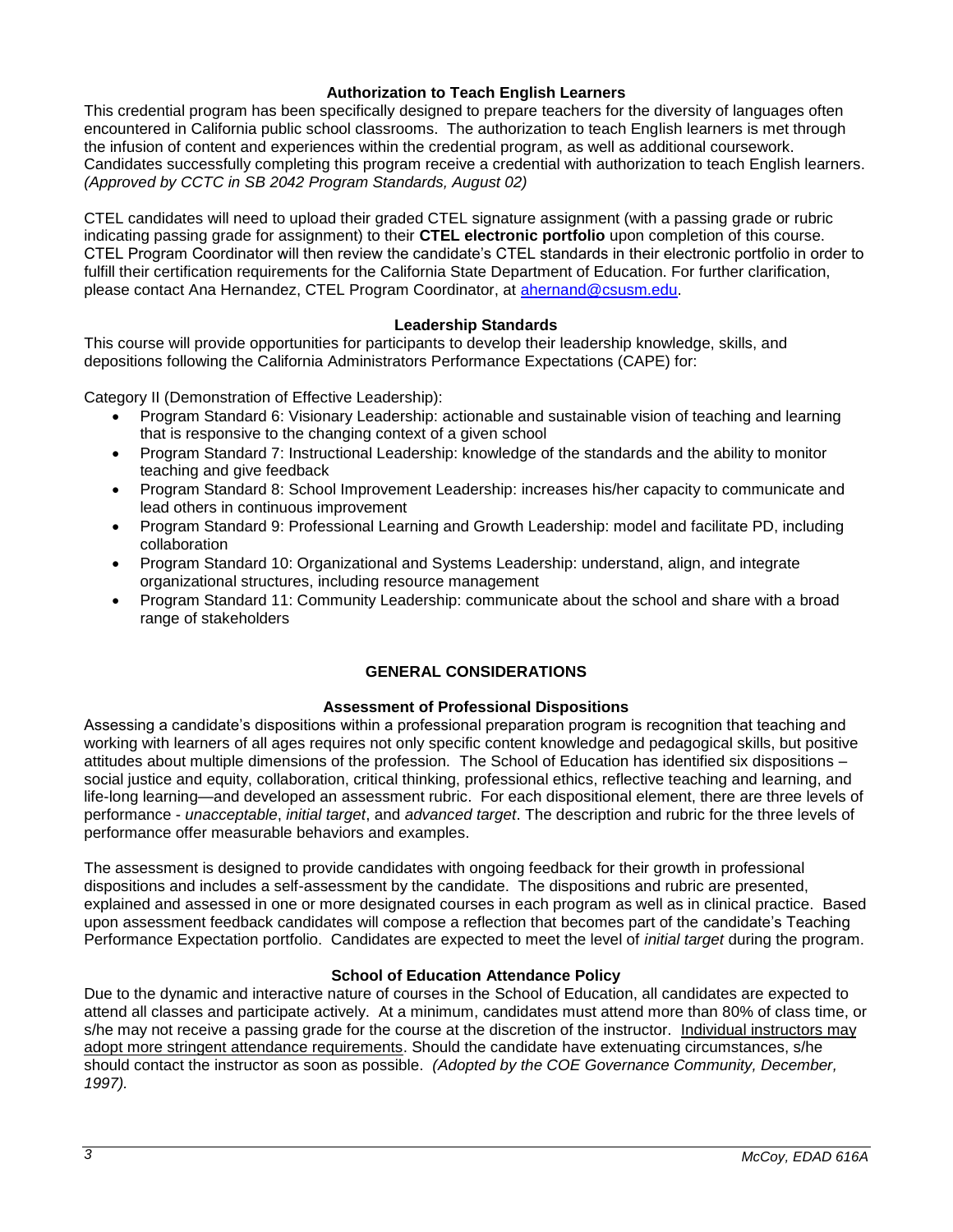### **Students with Disabilities Requiring Reasonable Accommodations**

Candidates with disabilities who require reasonable accommodations must be approved for services by providing appropriate and recent documentation to the Office of Disable Student Services (DSS). This office is located in Craven Hall 4300, and can be contacted by phone at (760) 750-4905, or TTY (760) 750-4909. Candidates authorized by DSS to receive reasonable accommodations should meet with their instructor during office hours or, in order to ensure confidentiality, in a more private setting.

### **All University Writing Requirement**

In keeping with All-University Writing Requirement, this course will have a writing component of at least 2,500 words. This requirement will be met through the case study and action plan papers.

#### **CSUSM Academic Honesty Policy**

"Students will be expected to adhere to standards of academic honesty and integrity, as outlined in the Student Academic Honesty Policy. All written work and oral presentation assignments must be original work. All ideas/materials that are borrowed from other sources must have appropriate references to the original sources. Any quoted material should give credit to the source and be punctuated with quotation marks.

Students are responsible for honest completion of their work including examinations. There will be no tolerance for infractions. If you believe there has been an infraction by someone in the class, please bring it to the instructor's attention. The instructor reserves the right to discipline any student for academic dishonesty in accordance with the general rules and regulations of the university. Disciplinary action may include the lowering of grades and/or the assignment of a failing grade for an exam, assignment, or the class as a whole."

Incidents of Academic Dishonesty will be reported to the Dean of Students. Sanctions at the University level may include suspension or expulsion from the University.

#### **Plagiarism:**

As an educator, it is expected that each candidate will do his/her own work, and contribute equally to group projects and processes. Plagiarism or cheating is unacceptable under any circumstances. If you are in doubt about whether your work is paraphrased or plagiarized see the Plagiarism Prevention for Students website [http://library.csusm.edu/plagiarism/index.html.](http://library.csusm.edu/plagiarism/index.html) If there are questions about academic honesty, please consult the University catalog.

#### **Use of Technology**

Candidates are expected to demonstrate competency in the use of various forms of technology (i.e. blogs, email, Cougar Courses, internet research, and multimedia presentations). Specific requirements for course assignments with regard to technology are at the discretion of the instructor. All course assignments will be submitted and graded online, discussions will occur in class that include websites or reference checks. Each student is expected to bring their own device to class. Personal web activity during the class is discouraged.

#### **Electronic Communication Protocol**

Electronic correspondence is a part of your professional interactions. If you need to contact the instructor, e-mail is often the easiest way to do so. It is my intention to respond to all received e-mails in a timely manner. Please be reminded that e-mail and on-line discussions are a very specific form of communication, with their own nuances and etiquette. For instance, electronic messages sent in all upper case (or lower case) letters, major typos, or slang, often communicate more than the sender originally intended. With that said, please be mindful of all e-mail and on-line discussion messages you send to your colleagues, to faculty members in the School of Education, or to persons within the greater educational community. All electronic messages should be crafted with professionalism and care.

Things to consider:

- Would I say in person what this electronic message specifically says?
- How could this message be misconstrued?
- Does this message represent my highest self?
- Am I sending this electronic message to avoid a face-to-face conversation?

In addition, if there is ever a concern with an electronic message sent to you, please talk with the author in person in order to correct any confusion.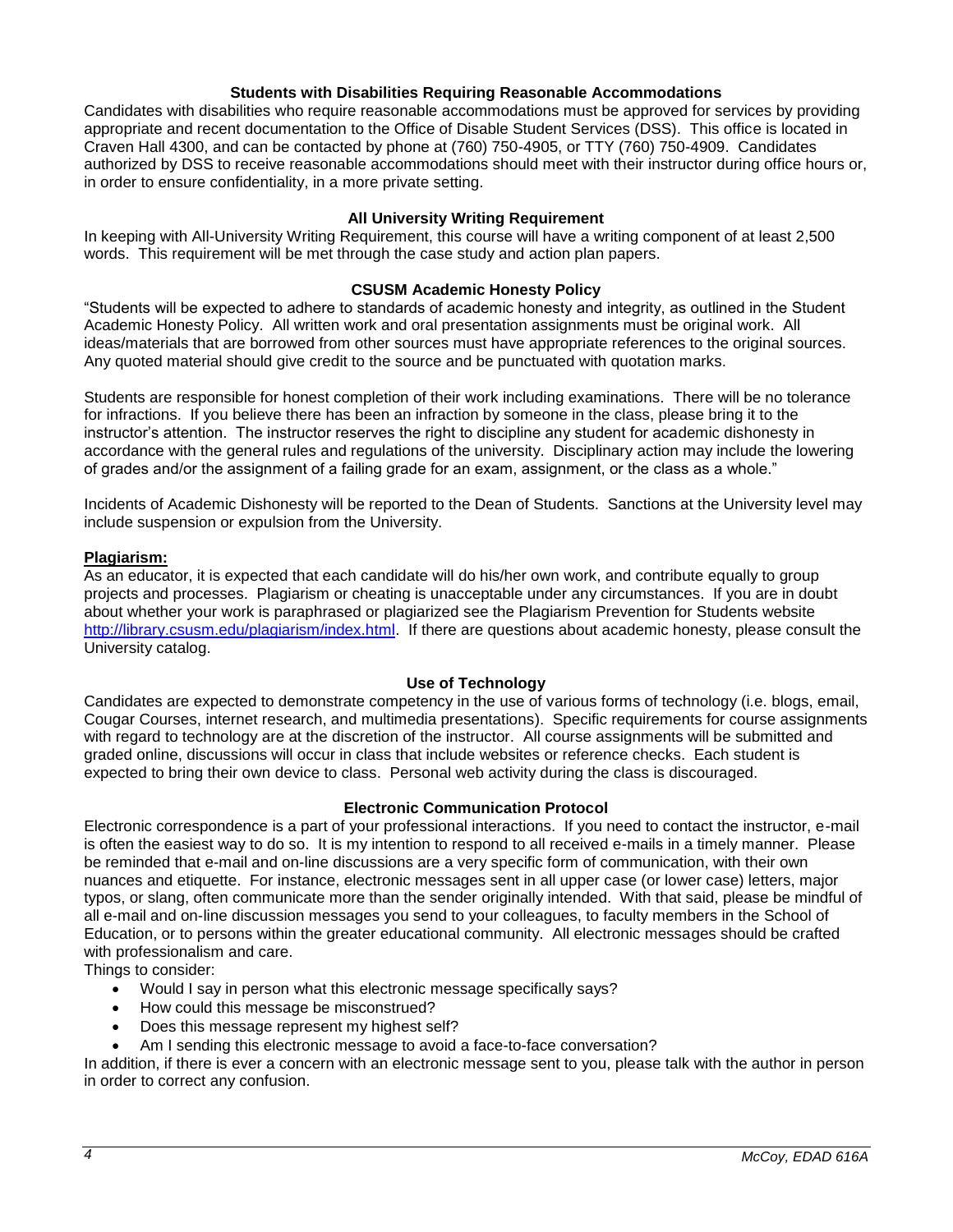# **COURSE REQUIREMENTS**

# **Guidelines for EDAD616A Assignments and Grading Standards**

Assignments are graded on an expectation of mastery of the content and completion of the requested format for the assignment. Based on instructor feedback, students may make improvements on assignments and resubmit assignments for re-grading. Late assignments may result in loss of points and cannot be resubmitted.

- (1) Participation: Read all assignments and come to class prepared to participate in discussion. (**weekly**, 10 points)
- (2) Group Presentation: Participate in a group presentation that reports on a Supreme Court Case impacting school law and how the case impacts current daily practice for school administrators. (**Assigned date**, 20 points)
- (3) Document Analysis: Collect, organize, and write a brief description of each of the following documents: School District Vision/Mission statement; School Board Meeting Dates; School Board Member names and offices; School Board Meeting Agenda; Student/Parent Handbook; Teacher Handbook; Certificated Contract/CBA; Certificated Teacher Job Description; Certificated Teacher Evaluation Form(s); Assistant Principal Job Description; Principal Job Description; Student Discipline Referral Form; Student Suspension Form; Child Abuse Reporting Form; SPED/504/SST Referral Form (**Due 4/8**, 40 points)
- (4) District/Site Administrator Interview: Conduct an interview of a site administrator or district human resources administrator regarding the realities of school law. Write a 2-3 page paper summarizing the interview and reflecting on your learning. (**Due 4/22**, 20 points)
- (5) Scenario Paper: In 3 to 4 pages analyze a situation with legal implications at school. Describe how you would initially respond to the situation and the steps you would take to resolve the situation successfully. Include important aspects of your response, including but not limited to: fact finding, legal implications, verifying your actions, and communicating the next steps to stakeholders. You will be given several real world scenarios to choose from or you may use a current issue in your school or district. (**Due 5/6,** 20 points)

### **Course Objectives**

Students will know and understand how various federal and state laws impact school and district policies as they relate to employee relations, student conduct, and student and parent rights. Students will research specific local issues and policies that are aligned with federal and state laws. A lens is placed on the personnel management process as a method of meeting legal standards within a diverse organization.

# **Grading Scale (% of total points):**

**A (93-100) A- (90-92) B+ (88-89) B (83-87) B- (80-82) C+ (78-79) C (73-77)C- (70-72) D (60-69) F (0-59)**